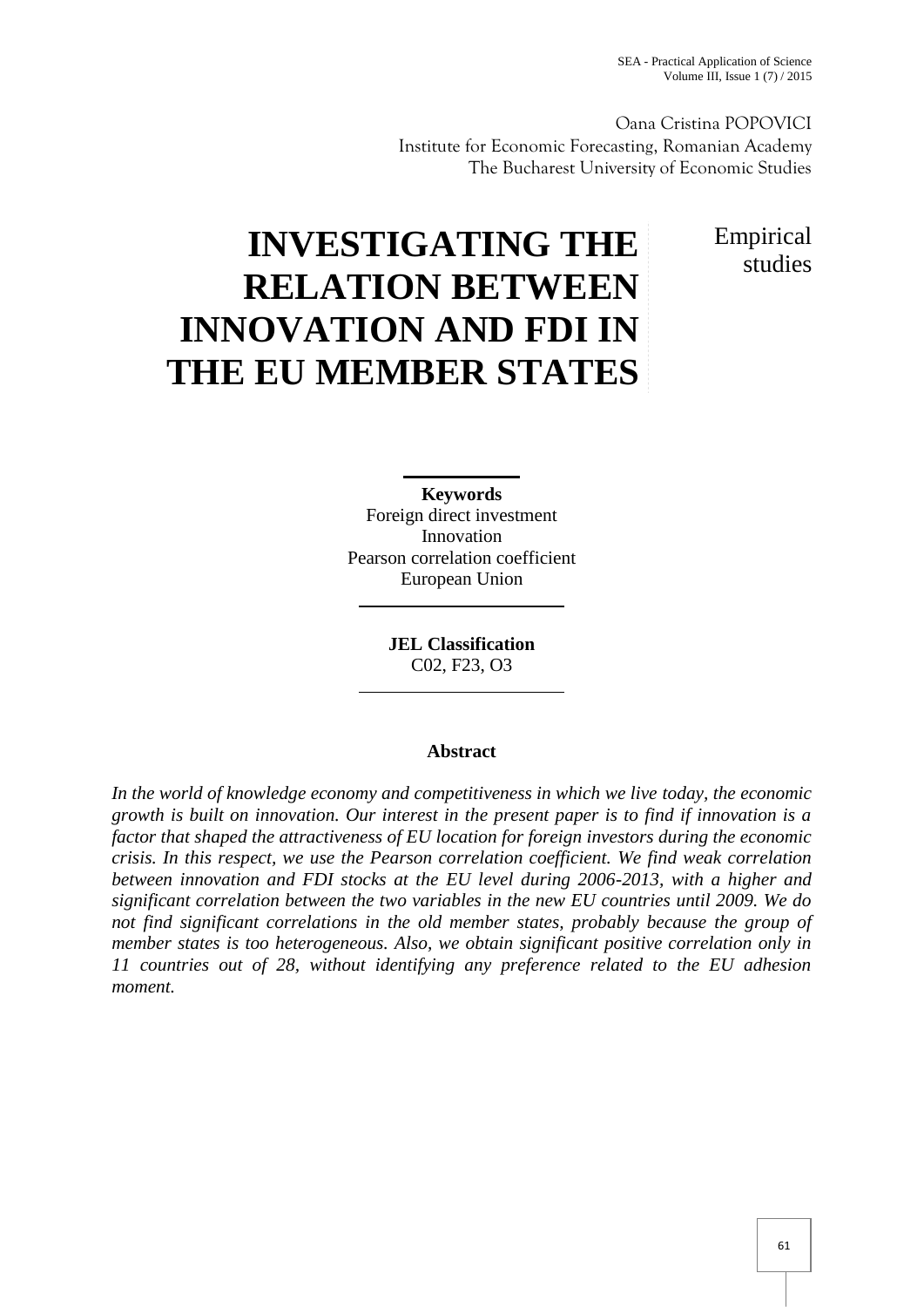#### **1. Introduction**

We live in the world of a knowledge economy, where the economic growth is built on innovation. The importance granted to innovation is not only a regional or national matter, but an European and even global one.

**EU puts innovation at the roots of its sustainable growth**. The importance of innovation at the EU level is emphasized by the creation of Directorate- General (DG) for Research and Innovation (RI). This means the EU places RI on the same level of importance as the Agricultural Policy or the Economic and Financial Affairs. Moreover, the EU has a RI policy that aims to implement (European We Commission, 2015).

Also, innovation is one of the targets of the Europe 2020 strategy. The EU is aiming to have 3% of its GDP invested in research and development until 2020, as a method for enhancing growth and creating jobs.

**Innovation proved to be an efficient tool for overcoming the crisis**. In the "Innovation Union – Competitiveness Report 2013", the then Commissioner for Research, Innovation and Science, Máire Geoghegan-Quinn, stated that investing in innovation proved to be an efficient tool for recovery after the economic crisis. Countries that invested in innovation and reformed their innovation system managed to obtain better results than the countries that were not concerned with this issue, to improve their productivity and create jobs (European Commission, 2014a). The Innovation Union is one of the seven initiatives of Europe 2020 strategy meant to transform Europe into a region where innovation is promoted both in the private and in the public sector and to represent a way of working for the public institutions.

**Innovation affects each sector**. The mere definition of innovation according to the EU extends this notion to almost all activities: "Innovation refers to the creation of new or significantly improved products, processes, marketing and organisation that add value to markets, governments and society." (European Commission, 2013, p.4).

Innovation is no more an issue economies can ignore (Atkinson, 2013). This is why the author advocates for a strategy focused on removing the obstacles to innovation and supporting the systems needed for providing innovation.

Innovation represents a long-term interest for the international organizations. The World Economic Forum developed a report meant to support entrepreneurs through facilitating the access to innovation (World Economic Report, 2014). In this way, less developed countries have the chance to catch up, while the most developed ones could continue to improve their innovation programmes. Also, United Nations Economic Commission for Europe (UNECE, 2015) provides Innovation

Performance Reviews for countries, in order to draw public policy measures for stimulating innovation.

**Innovation is the future of the EU.** "Europe's future is connected to its power to innovate" (European Commission, 2013, p.2).

In this paper, we are interested if innovation is a factor that shapes the attractiveness of an EU location for foreign investors. In this respect, the rest of the paper is divided as follows: in the first part we investigate the literature for identifying the relationship between innovation and competitiveness and between innovation and FDI. firstly assess the relation between competitiveness and innovation because in the view of some authors, FDI inflows and outflows can be perceived as indicators of an internationally competitive country (Mitschke, 2008). In the second part we present our methodology for assessing the relationship between innovation and FDI at the EU level and we discuss the results. In the last part we draw several conclusions.

## **2. Literature review**

## **2.1. Innovation and competitiveness**

The relation between competitiveness and innovation is clearly expressed in the long-term objective established for 2020 by DG RI. The EU is aiming to "Make Europe a better place to live and work, by developing and implementing R&I policy to improve Europe's competitiveness, boost its growth, create jobs, and tackle the main current and future societal challenges." (European Commission, DG RI, 2015, http://ec.europa.eu/research/index.cfm?pg=dg).

Also, the relationship between innovation and competitiveness can be seen in the multitude of definitions for competitiveness. Theorists have not reached to a widely accepted definition for the notion of competitiveness (Smit, 2010; Criste et al., 2008). It still seems that innovation is could be found at the roots at this concept, according to several definitions.

For example, Buckley et al. (1988) consider that competitiveness is based on three dimensions: the competitive performance, the competitive potential and the competitive process. At least in the competitive potential there are several variables that could point to innovation, such as the technological development or the skills of the labour force.

Fagerberg (1988) builds its competitiveness definition on two pillars: the capacity to compete especially in terms of technology and the delivery capacity.

Momaya (1998) also takes into account three facets of competitiveness: the competitive assets, where he includes technology or human resources, the competitive processes where research and development synergies are included and finally the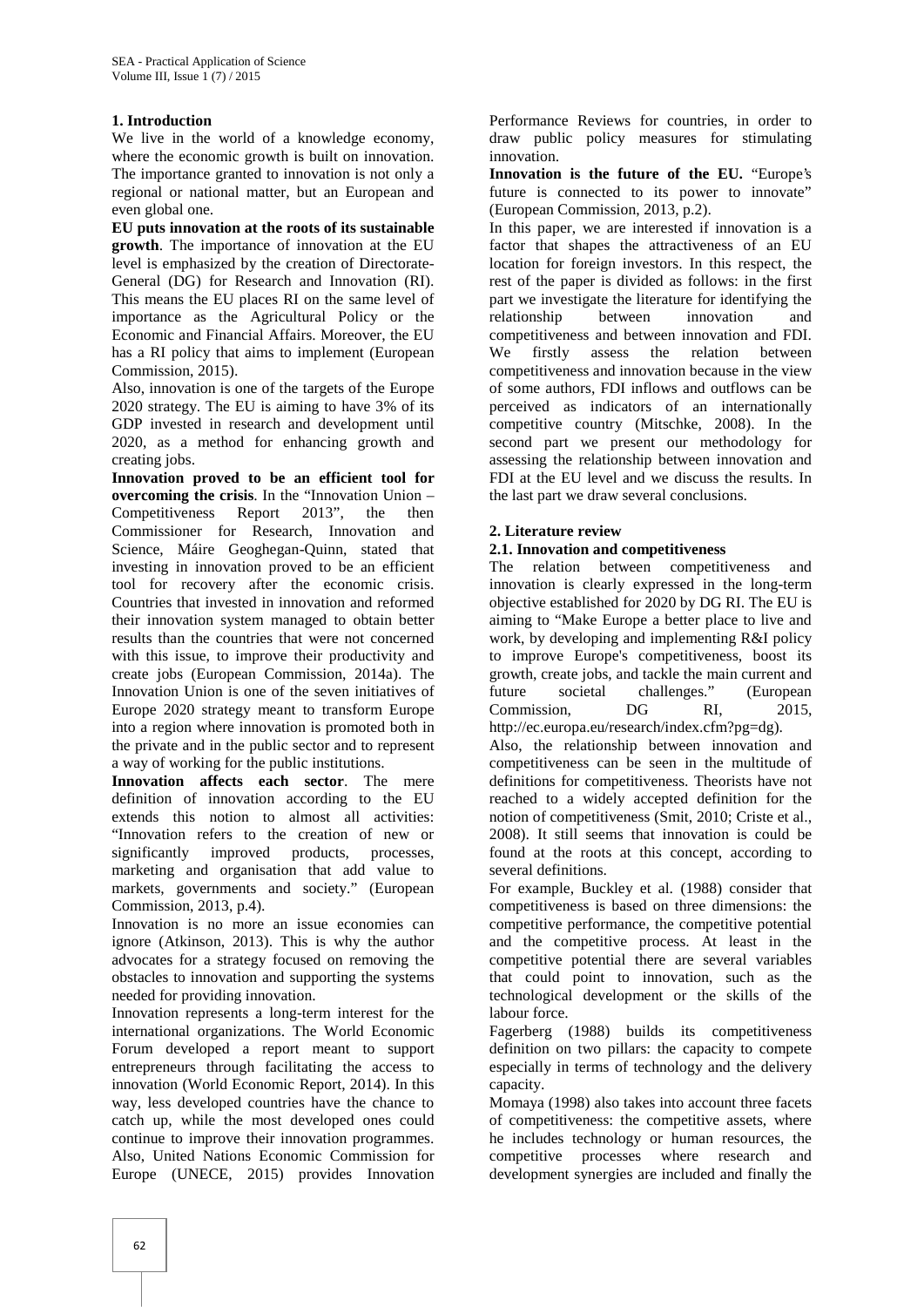competitive performance, which is related to productivity, quality or effectiveness both of human resources and technology. Variables expressing innovation could be found at each level. The competitiveness framework developed by Kharlamova and Vertelieva (2013) is of such nature that the two authors consider that countries are in a situation where the need for innovation is continuous and the low level of technological development must be overcame.

Moreover, Fu (2007) considers that "technological capabilities are a key component of competitiveness at national, regional or firm levels" (p. 3).

Also, several empirical studies points to a direct relationship between innovation and competitiveness.

Iosif (2014) considers that innovation is directly related to competitiveness due to its strong impact on productivity. In a research at the EU level testing for the relationship between competitiveness and the variables expressing innovation according to the Innovation Union Scoreboard 2014, the author finds, through multiple regressions, that human resources, intellectual assets and finance and support have a positive and significant impact on countries' competitiveness.

Davo et al. (2011) test the connection between technological innovation and competitiveness at the EU-15 level using cluster analysis in the 1998-2008 period. The authors prove that countries performing better in technological innovation will achieve higher levels of competitiveness.

Furman et al. (2002) introduce the concept of national innovative capacity representing the ability of a country "to produce and commercialize a flow of new-to-the world technologies over the long term" (p. 900). The authors argue that focusing on expanding the national innovative capacity is able to enhance a country to increase its hightechnology exports.

But we also find significant studies that point to the importance of competitiveness for attracting FDI, as in Castro (2000), Rugman and Verbeke (2001), Dunning and Zhang (2008), Popovici and Calin (2012a).

#### **2.2 Innovation as a determinant for FDI**

Most of the studies are searching for the impact of FDI on innovation and technology regardless the geographic location of the country: in China (Cheung and Lin, 2004; Fu, 2007) or Taiwan (Lin and Lin, 2010), Mexico (Peters, 2009), India (Mondal and Pant, 2014) or in Kenya and Nigeria (Ola-David and Oyelaran-Oyeyinka, 2012).

Fu (2007) investigates the impact of FDI on innovation. Using a panel dataset over the 1998- 2004 period, the author demonstrates that FDI in China lead to the increase of its regional innovation capabilities but only to the extent of an important local absorptive capacity. Peters (2009) find a quite

similar result for the effects of FDI on innovation in Mexico, accusing the low level of competitiveness of Mexican firms for their lack of engagement in producing and processing innovation. The same is true for the firms in the manufacturing sectors from Kenya and Nigeria, according to Ola-David and Oyelaran-Oyeyinka (2012). Mondal and Pant (2014) demonstrate that the presence of foreign firms in India is more desirable for enhancing efficiency than buying foreign technology. This still depends on the absorptive capacity of the firms and on the degree of the environment's competitiveness. However, Cheung and Lin (2004) find positive effects of foreign firms on innovation, which is expressed as the Chinese patent applications. Lin and Lin (2010) reach a similar result for firms in Taiwan.

FDI is attracted by a large set of determinants (see, for example, Magai, 2012). The wide diversity of FDI determinants led to additions to existing FDI theories or to the development of new ones (Popovici and Calin, 2014b).

We are interested weather foreign investors are searching for locations with high innovative levels. Theoretically, efficiency or strategic asset seeking FDI would prefer such host locations. These types of FDI require special attention as they are able to enhance competitiveness of countries by searching the hi-tech sectors, which is the main interest of the EU, according to its sustainable growth strategies. At the same time, these types of FDI are searching for locations which can provide high innovation. For example, efficiency-seeking FDI are interested in location advantages such as infrastructure, technological development and institutions providing support for development (Rugman and Verbeke, 2001). Strategic asset-seeking FDI are attracted by a location rich in technological assets or macro-innovative, entrepreneurial and educational capabilities (Dunning, 2004).

Lansbury et al. (1996) tests if the innovation capacity, expressed as the number of patents, is significant for attracting FDI. The authors find a positive and significant relationship between innovation and FDI flows over the period 1991- 1993.

Guimon (2007) concludes that, in order to attract FDI intensive in research and development, the host country innovation policy must be coordinated with the interest of the inward investment promotion policy. The conclusion is drawn after analysing the cases of Spain and Ireland. Among the innovation policy determinants that can be used to attract FDI, the author emphasizes the role of financial and fiscal incentives for R&D activities, the development of the human capital and of the research infrastructure or the regime of property rights. A similar conclusion is obtained in Popovici and Calin (2014a), as regards the new EU member states.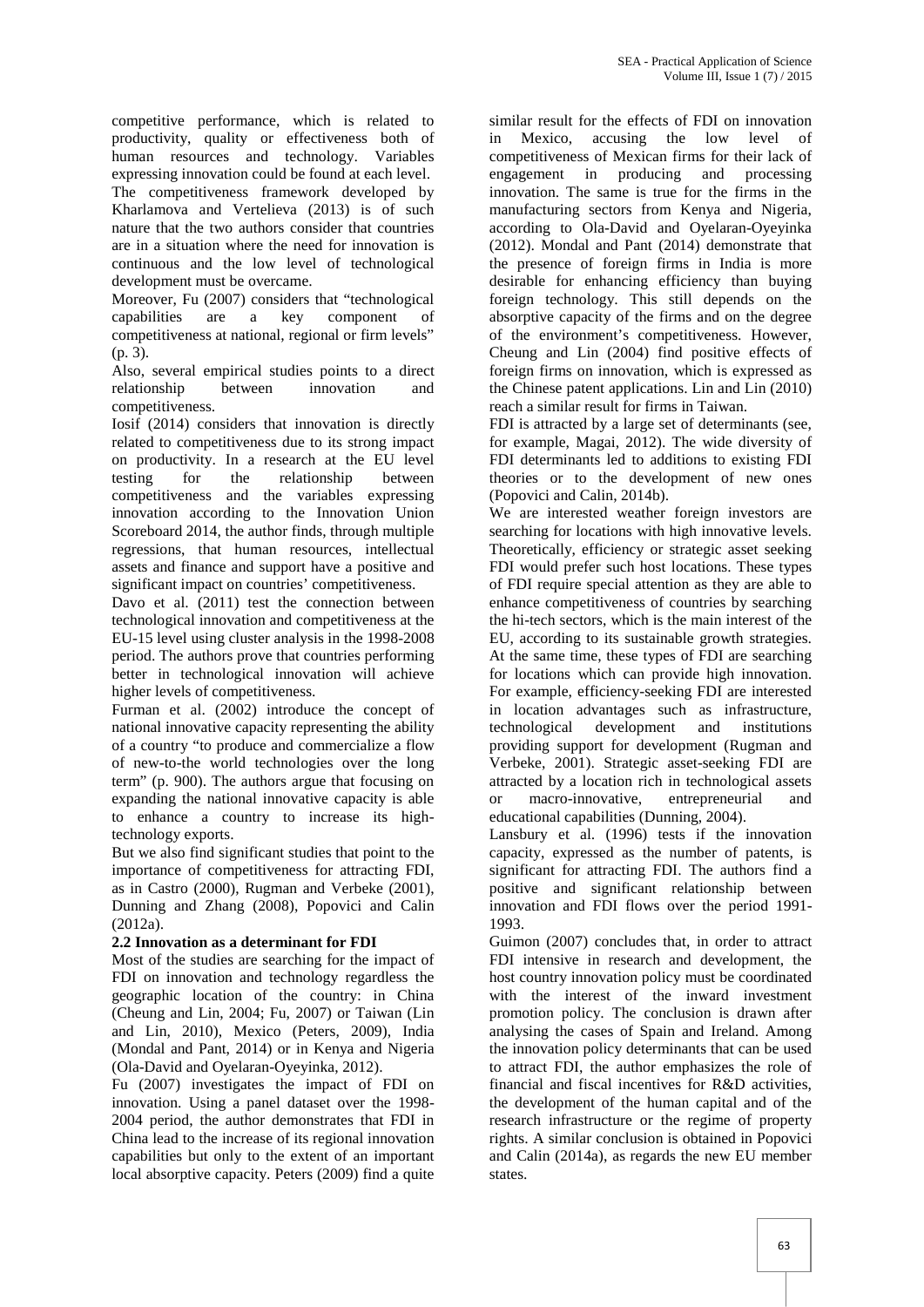Other studies have also emphasized the role of governments and public policies in positively affecting determinants that attract FDI (Paul et al., 2014; Popovici and Calin, 2012b; Bevan et al., 2004; Dunning, 2004).

We find the theoretical foundation for innovative locations being attractive for FDI. We are interested now if this relationship is true for the EU member states.

#### **3. Methodology and results**

In order to find if the innovation level in the EU countries represent a factor for attracting FDI, we use the Pearson coefficient for establishing the existent correlations. For assessing FDI, we use the FDI stocks per capita expressed in US dollars, as provided by UNCTAD. We use the per capita value instead of the nominal value for removing any distortions that could make our results unbiased and for having comparable values.

For assessing the innovation level, we use the Innovation index provided by the EU in its Innovation Union Scoreboard (European Union, 2014c). This is a composite index, based on eight dimensions that are grouped into three types. The first type is that of *Enablers*, that is composed by three dimensions: Human resources, Open, excellent and attractive research systems and Finance and support. The second type is that of *Firm activities*, also formed by three dimensions: Firm investments, Linkages and entrepreneurship and Intellectual assets. Finally, the last type is the *Outputs* one that contains two dimensions: Innovators and Economic effects. In their turn, each of the eight dimensions is formed by specific and measurable indicators.

We also want to test two new innovation indicators. the Innovation Output Indicator and the Knowledge-intensity of the economy, provided in the European Commission's (2014b) report "Research and Innovation performance. Innovation Union progress at country level in the EU" from 2014. We have data for these two indicators only for 2012, as they were launched by the European Commission in 2013. The Innovation Output Indicator is useful due to its composition meant to measure the extent to which innovation is implemented in the market. In this respect, four dimensions are assessed: the number of patents as a way for expressing the growth due to technology, the number of jobs in knowledge intensive sectors, the volume of trade in mid or high-tech commodities as an expression for the competitiveness of goods and services that are highly innovative and the number of jobs in innovative and fast-growing firms.

The second indicator is the Knowledge-intensity of the economy, composed by eight structural change indicators divided into five dimensions: research and development, skills, sectoral specialisation,

international specialisation and the internationalisation dimension.

We assess the correlations during the crisis period, namely between the 2006-2013 period. We calculate the Pearson coefficient for both the entire EU in the mentioned period and for each country. Also, we split the sample of 28 countries according to their accession to the EU into the newest EU (NEU) countries and oldest EU (OEU) countries. The group of the NEU countries is formed by 13 countries, while the OEU group comprises 15 countries. In this way, we can assess for which group of countries innovation is more important as a determinant of FDI. Finally, based on the results obtained, we group the countries by the importance of innovation as a determinant of FDI.

A positive result of the Pearson coefficient will indicate a positive relationship between innovation and FDI. Therefore, we can assume that innovation represent a determinant for FDI, which is in line with our expectations. A negative result will indicate a lack of correlation between the two variables. Also, the value of Pearson coefficient will also show the strength of the correlation. A value closer to 1 will indicate a stronger positive relationship, while a result closer to 0 will indicate a lack of correlation. Furthermore, a value of over 0.8 is meaning a very strong positive correlation, values between 0.6-0.79 a strong correlation, values between 0.4-0.59 a moderate correlation, while values between 0.2-0.39 weak correlation and under 0.2 a very weak correlation.

The results for the whole EU are presented in Table 1. We obtain positive and significant relationship between the innovation index and the FDI stocks per capita in all the analyzed years, except for 2010. More precisely, the results are statistically significant at 10% except for the year 2011. We find a weak correlation between innovation and FDI at the EU level. In 2006 we obtain the highest value of the correlation, of 0.4, which indicates a moderate correlation. It seems that the crisis had a strong impact as regards the importance of innovation as a determinant for FDI because, interestingly, the correlations results are increasingly weaker starting with 2006 until 2010. It is very possible that during this period, another determinants to gain greater importance for foreign investors, such as the risk of the country, the macroeconomic conditions or even the capacity to implement structural reforms, as already seen in the literature. Starting with 2012, the correlation stars to increase gradually and, as regards its strength, it is around the level registered in 2007.

For the NEU countries, innovation seems to have a greater impact for attracting FDI than for the EU as a whole (Table 2). We still find significant results only during 2006-2009. Our Pearson coefficient is statistically significant at 5% for the first four analyzed years. As the crisis was felt later in the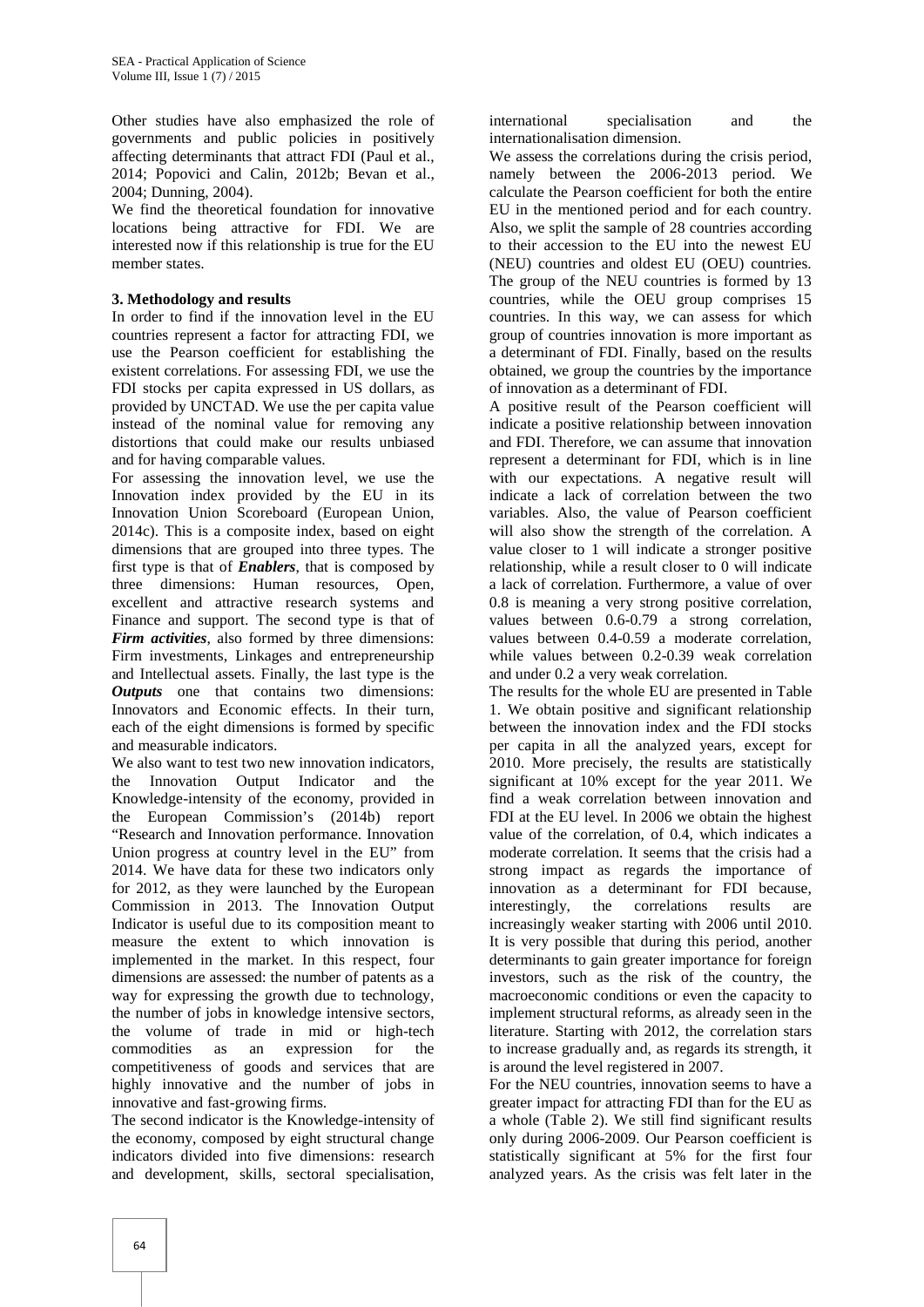Central and Eastern European countries, we can observe that the significance of the correlation between the two coefficients lasts until the beginnings of the crisis in this region. Afterwards, the intensity of the correlations decreases and loses its statistical significance. The relationship is not restored even in the last years of our analysis. As the big part of the investments in this region are not efficient or strategic asset–seeking, but more market and resource-seeking, we can consider that foreign investors are more interested in the macroeconomic wealth of these countries, namely in having their economic structure on solid bases, such as reformed economic sectors or less corrupt institutions in order to make less risky investments. Also, we cannot consider that the opportunities of doing business are so important for these countries that the foreign investors to overlook a weak economic structure. Hewko remarks that the transition countries offered the possibility of some important privatizations, which were more attractive for the foreign investors than a "perfect" legal system (Hewko, 2002). This is not the case anymore.

Interestingly, the FDI in the OEU countries are not depending on the level of innovation (Table 3). We do not find statistically significant results for our variables in none of the analyzed years. One explanation – and probably the most suitable – is that this group of countries is very heterogeneous. Another valid explanation is that, given the fact that these countries already reached and provide a certain level of innovation, foreign investors are more interested in other variables, such as the easy access to innovation, the cost of the innovative products and processes and so on.

In order to clarify this issue, we also test for correlations between FDI and Innovation Output Indicator, respectively Knowledge-intensity of the economy. The two indicators are available only for 2012. The first indicator points to the output of the innovation on the market. We find a moderate correlation between FDI and this variable at the EU level, but a lack of statistical significance when tested on the NEU and OEU countries (Table 4). This means that the group of countries is quite heterogeneous, and that there are countries in each group in which the two variables are correlated, but the division between the old and the new EU member states has no relevance in studying this case.

FDI are more correlated with the indicator of Knowledge-intensity of the economy, showing that foreign investors are interested to invest in sectors where innovation gains an increasingly important role. Yet, there is no difference between the NEU and OEU countries, as the strength of the correlations is almost similar for the two groups. We should pay attention to the fact that the last dimension of the Knowledge-intensity of the

economy – the internationalisation one – is formed by taking into account the changes in the inward and outward FDI stocks as percentage of GDP.

We also calculate the correlation coefficients for each country during 2006-2013. In Table 5 we present only the statistical significant results. We obtain significant correlation only in 12 countries out of 28. In six countries we find very strong positive correlation and Lithuania is in the top, with the highest Pearson coefficient. In this group of countries, four of them are old EU member states. The second group is formed by five countries, out of which three are new EU member states. This means that the economies that joined the EU later are starting to be interesting for foreign investors as long as they focus on innovation. Contrary to our expectation, Greece is the only country in which we find strong negative correlation between innovation and FDI stocks per capita. Still, taking into account the fact that our time period is focused on the crisis years and that Greece was the most affected, we can assume based on the results that innovation did not matter at all for foreign investors. Therefore, even if Greece had a small increase in innovation during these years, the economic turbulences materialized in the highest degree of risk in the whole Europe had a greater impact on investors.

# **4. Conclusions**

We obtain weak correlation between innovation and FDI stocks at the EU level during 2006-2013. Moreover, in 2011, innovation does not present interest for foreign investors any more at the EU level. Instead, we find a moderate correlation between FDI and Innovation Output Indicator, respectively Knowledge-intensity of the economy at the EU level in 2012.

It is very possible that during this period, characterised by the economic and financial crisis, the interest of investors moved on a careful assessment of the risk of the countries, the macroeconomic conditions or even the capacity to implement structural reforms. Moreover, as seen in the literature, it is possible that the absorption capacity for innovation in these countries decreased.

We find a higher and significant correlation between innovation and FDI in the NEU countries until 2009, which reinforces our previous assumption that during the hardest years of crisis, foreign investor were more interested in the macroeconomic wealth of these countries. The opportunities of doing business in the NEU countries do not surpass the risk of investments in these locations.

We do not find significant correlations between FDI and innovation in the OEU countries, probably because the group of member states is too heterogeneous.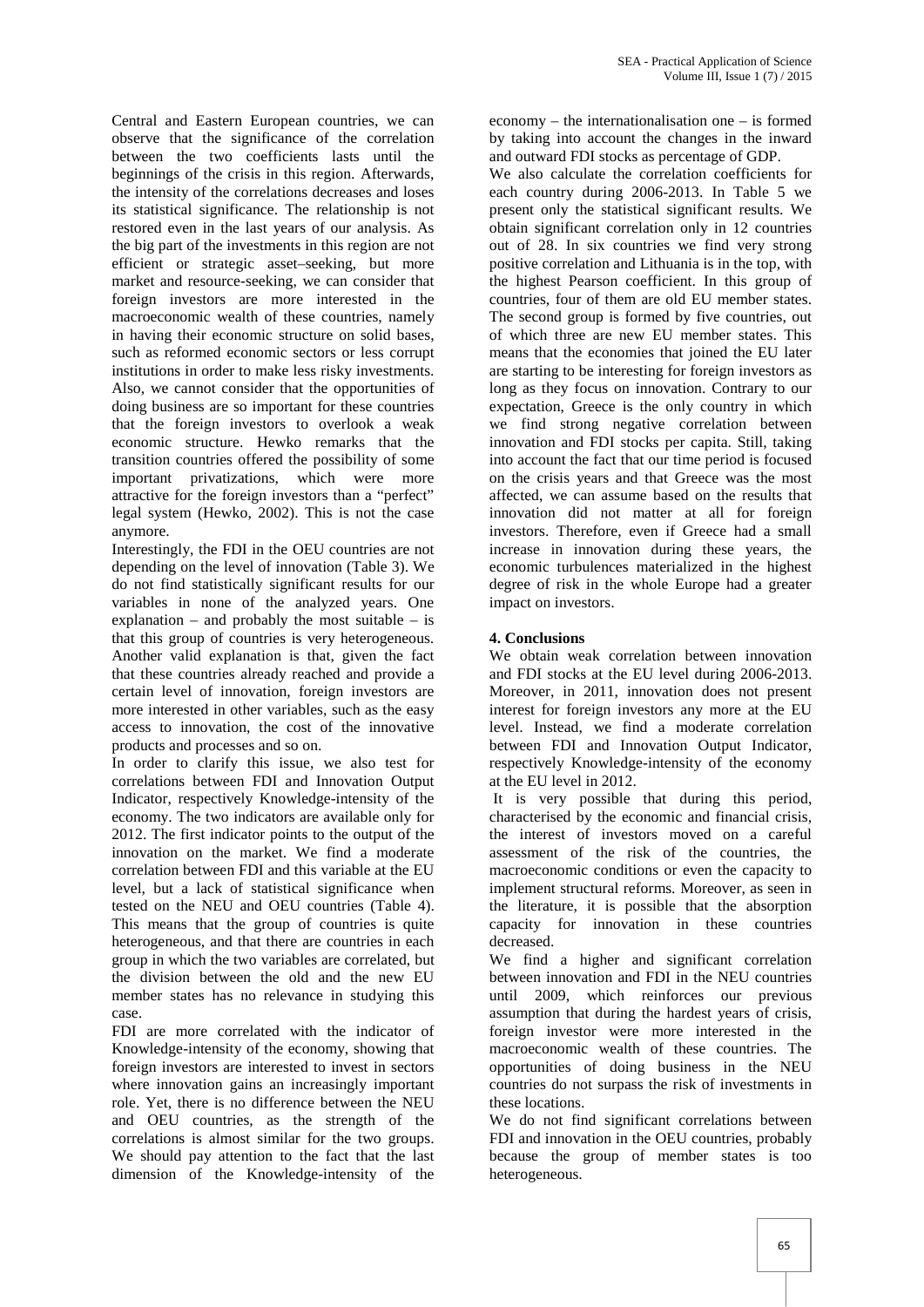When calculating the correlation coefficient for each of the countries during 2006-2009, we obtain significant positive correlation only in 11 countries out of 28. There is no preference as regards the age of EU membership, since there are 5 NEU countries and 6 OEU countries where we find significant correlations between the two variables.

#### **Acknowledgement**

This work was cofinanced from the European Social Fund through Sectoral Operational Programme Human Resources Development 2007- 2013, project number POSDRU/159/1.5/S/134197 ..Performance and excellence in doctoral and postdoctoral research in Romanian economics science domain".

#### **Reference list**

- [1] Atkinson, R.D. (2013), Competitiveness, Innovation and Productivity: Clearing up the Confusion. *The Information Technology & Innovation Foundation*, available online at http://www2.itif.org/2013-competitivenessinnovation-productivity-clearing-up confusion.pdf, accessed in February 2015.
- [2] Bevan, A., Estrin, S., & Meyer, K. (2004). Foreign investment location and institutional development in transition economies, *International Business Review*, *13*, 43–64.
- [3] Buckley, P.J., Pass C. L., & Prescott K. (1988). Measures of International Competitiveness: A Critical Survey. *Journal of Marketing Management*, *4(2),* 175-200
- [4] Castro, F.B. (2000). Foreign Direct Investment in the European Periphery. The Competitiveness of Portugal, *Ph. D. Thesis*, Leeds University Business School
- [5] Cheung K.-Y., & Lin P. (2004). Spillover effects of FDI on innovation in China: Evidence from the provincial data, *China Economic Review*, *15*, 25 – 44.
- [6] Criste, A., Mo neanu, E. A., & Glod, A. G. (2008). O abordare a conceptului de competitivitate na ional, *Studii Financiare*, 4/2008.
- [7] Davo N.B., Mayor M., G.O., & Blázquez de la Hera, M.L. (2011), Empirical analysis of technological innovation capacity and competitiveness in EU-15 countries, *African Journal of Business Management*, 5(14), 5753- 5765.
- [8] Dunning, J.H. (2004). Institutional reform, FDI and European Transition Economies, *Economics & Management Discussion Papers, Em-dp2004-14*, Henley Business School, Reading University,
- [9] Dunning, J.H., & Zhang, F. (2008). Foreign direct investment and the locational competitiveness of countries, *Transnational Corporations, 17(3),* 1-30.
- [10]European Commission, (2013). Innovation Union, A pocket guide on a Europe 2020 initiative, European Union.
- [11]European Commission (2014a). Innovation Competitiveness Report 2013. *Directorate-General for Research and Innovation*, European Union.
- [12]European Commission, (2014b). Research and Innovation performance. Innovation Union progress at country level in the EU, *Directorate-General for Research and Innovation,* Luxembourg: Publications Office of the European Union.
- [13]European Commission, (2014c). Innovation Union Scoreboard 2014, *Enterprise and Industry*, European Union
- [14] European Commission, (2015). Directorate-General for Research & Innovation, available online at a state of  $\alpha$  at a state of  $\alpha$  at a state of  $\alpha$  at a state of  $\alpha$  at a state of  $\alpha$  at a state of  $\alpha$  at a state of  $\alpha$  at a state of  $\alpha$  at a state of  $\alpha$  at a state of  $\alpha$  at a state of  $\alpha$  at a s http://ec.europa.eu/research/index.cfm?pg=dg, accessed in February 2015.
- [15]Fagerberg J. (1988). International Competitiveness, *The Economic Journal, 98*, 355-374
- [16] Fu, X. (2007). Foreign Direct Investment, Absorptive Capacity and Regional Innovation Capabilities: Evidence From China, *OECD Global Forum on International Investment*
- [17]Furman J.L., Porter M.E., & Stern S. (2002). The determinants of national innovative capacity, *Research Policy 31(6),* 899–933
- [18]Guimón, J. (2007). Government Strategies to Attract R&D-Intensive FDI, *Instituo Complutense de Estudios Internacionales, PP03/07* https://www.ucm.es/data/cont/docs/430-2013-

10-27-PP%2003-0713.pdf

- [19]Hewko, J. (2002) Foreign Direct Investment in Transitional Economies: Does the Rule of Law Matter? Democracy and Rule of Law Project. Washington, D.C., Carnegie Endowment for International Peace.
- [20]Iosif, A.E., 2014. Assessing the impact of innovation on national competitiveness in the European Union. *Proceedings of The 24th Annual RESER Conference - Services and new societal challenges: innovation and sustainable growth and welfare*, 633-640, Helsinki, Finland, 11th-13th September. Espoo:VTT.
- [21]Kharlamova G., & Vertelieva O. (2013). The International Competitiveness of Countries: Economic-Mathematical Approach, *Economics & Sociology, 6(2),* 39-52.
- [22]Lansbury, M, Pain, N., & Smidkova, K. (1996). Foreign direct investment in Central Europe since 1990: an econometric study, *National Institute Economic Review, 156,*104- 113.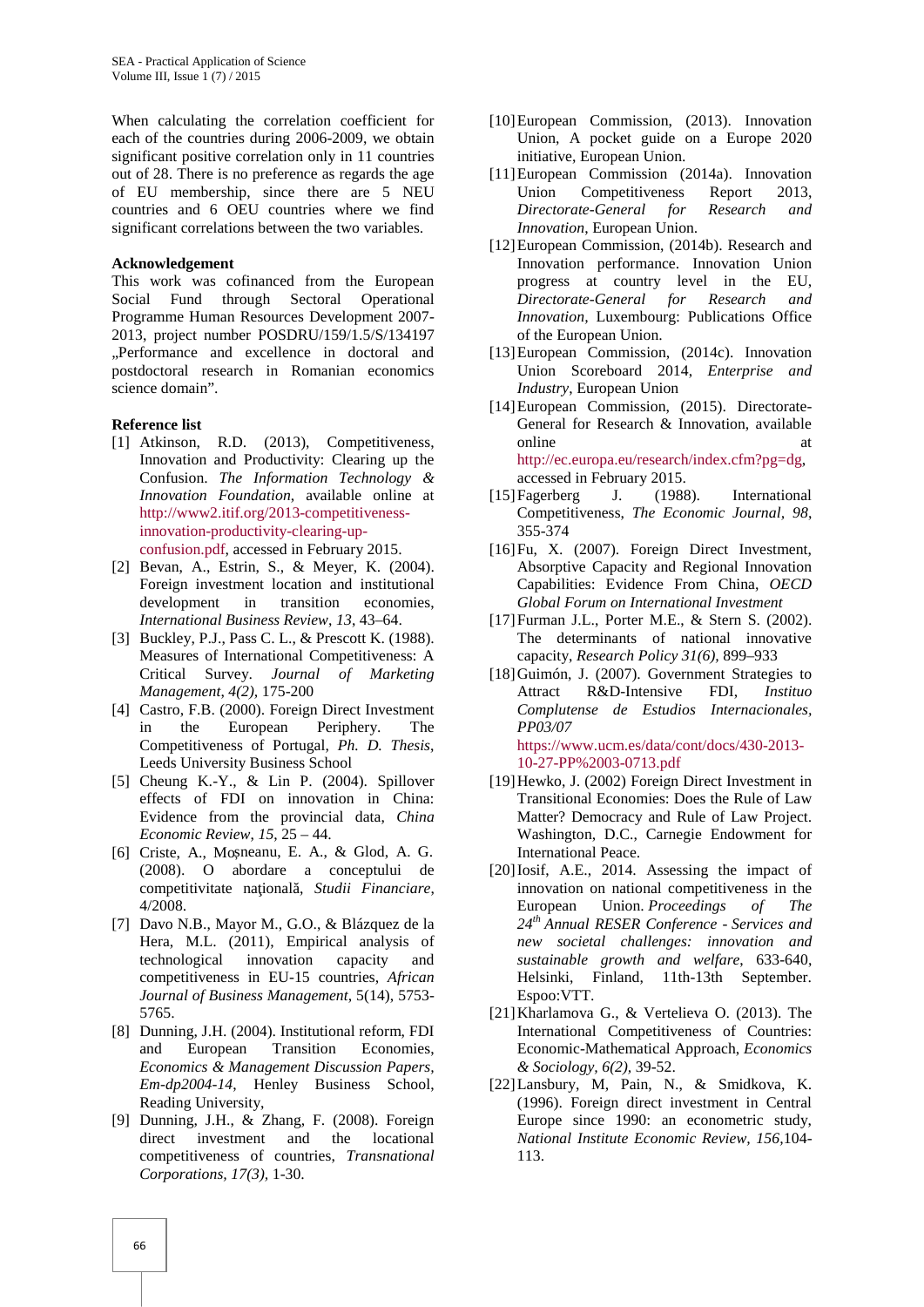- [23]Lin H-L., & Lin E. S. (2010). FDI, Trade, and Product Innovation: Theory and Evidence, *Southern Economic Journal, 77(2),* 434-464
- [24]Magai A. (2012). FDI Flows and EU Industrial Competitiveness, *Chapter 4 in European Competitiveness Report 2012: Reaping the benefits of globalization,* EU Commission Staff Working Document.
- [25]Mitschke A., (2008). The Influence of National Competition Policy on the International Competitiveness of Nations, Physica-Verlag Heidelberg
- [26]Momaya K. (1998). Evaluating International Competitiveness at the Industry Level, *Vikalpa: The Journal for Decision Makers, 23(2)*, 39-46
- [27]Mondal, S., & Pant, M. (2014). FDI and Firm Competitiveness: Evidence from Indian Manufacturing Sector, *Economic and Political Weekly, XLIX(38).*
- [28]Ola-David, O. A., & Oyelaran-Oyeyinka, O. (2012). Can FDI foster inclusive innovation and technology development in Africa?, *Prepared for the African Economic Conference on 'Fostering Inclusive and Sustainable Development in Africa in an Age of Global Economic Uncertainty'*, Kigali, Rwanda, available online at http://www.afdb.org/fileadmin/uploads/afdb/D ocuments/Knowledge/AEC%202012%20- %20Can%20FDI%20Foster%20Inclusive%20I nnovation%20and%20Technology%20Develo pment%20in%20Africa.pdf
- $[29]$ Paul, A., Popovici, O. C., & C lin, A. C. (2014). The attractiveness of Central and Eastern European countries for FDI. A public policy approach using the TOPSIS method, *Transylvanian Review of Administrative Sciences,42 E*, 156-180.
- [30]Peters, E. D. (2009). Don´t Expect Apples From a Pear Tree: Foreign Direct Investment and Innovation in Mexico, *Working Group on Development and Environment in the Americas, Discussion Paper Number 28*
- [31] Popovici, O. C., & C lin, A. C. (2014a). Policies for Promoting Competitiveness in

Eastern and Central Europe in the Context of the Europe 2020 Strategy, *Studia Universitatis Vasile Goldis Arad, Economics Series, 3*, 88- 100.

- [32] Popovici, O. C., & C lin, A. C. (2014b). FDI theories. A location-based approach, *Romanian Economic Journal 17 (53)*, 3-24.
- [33] Popovici, O.C., & C lin, A.C. (2012a). Competitiveness as Determinant of Foreign Direct Investments in Central and Eastern European Countries, *Conference Proceedings of the 19th International Economic Conference - IECS 2012*, Sibiu, România
- $[34]$ Popovici, O.C., & C lin, A.C.  $(2012b)$ . Attractiveness of Public Policies for FDI in Central and Eastern European Countries, *Conference Proceedings of the International Conference "European Integration – New Challenges", 8th Edition, EINCO 2012*, Oradea, România, 80-86.
- [35]Rugman, A.M., & Verbeke A. (2001). Location, Competitiveness and the Multinational Enterprise, in "The Oxford Handbook of International Business", editors Rugman, A.M., Brewer, T.L., Oxford University Press, 150-177.
- [36]Smit A.J. (2010). The competitive advantage of nations: is Porter's Diamond Framework a new theory that explains the international competitiveness of countries?, *Southern African Business Review, 14(1).*
- [37]United Nations Economic Commission for Europe website (2015), available online at http://www.unece.org/ceci/ic.html, accessed in February 2015.
- [38] World Economic Forum, 2014, Enhancing Europe's Competitiveness. Fostering Innovation-driven Entrepreneurship in Europe", available online at http://www3.weforum.org/docs/WEF\_Europe Competitiveness\_InnovationDrivenEntreprene urship\_Report\_2014.pdf, accessed in February 2015.